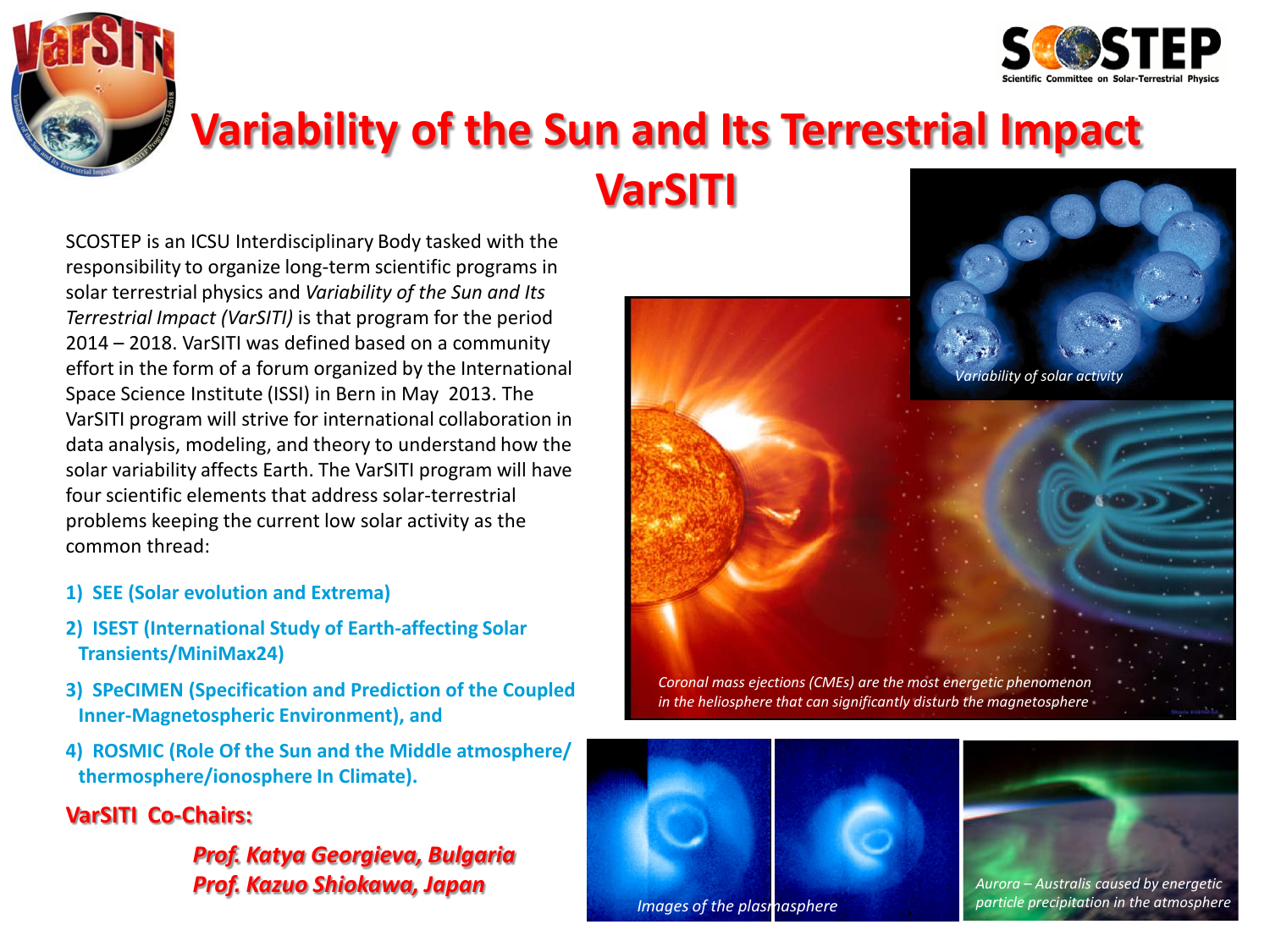## Solar Evolution and Extrema (SEE) *Are we at the verge of a new grand minimum ?*

### **Project Co-Leaders:**

Prof. Petrus C Martens, Montana State University, USA Prof. Dibyendu Nandi, Indian Institute of Science Education and Research, Kolkata, India Prof. Vladimir N. Obridko, IZMIRAN, Moscow, Russia

### **Goals & Objectives:**

- 1) Reproduce magnetic activity as observed in the Sunspot record, including grand minima and extended minima in dynamo simulations,
- 2) Amalgamate the best current models and observations for solar spectral and wind output over the Earth's history,
- 3) Determine the size and expected frequency of extreme solar events.

### **Science Questions:**

- 1) Are we at the verge of a new grand minimum? If not, what is the expectation for cycle 25?
- 2) Does our current best understanding of the evolution of solar irradiance and mass loss resolve the "Faint Young Sun" problem? What are the alternative solutions?
- 3) What is the largest solar eruption/flare possible? What is the expectation for periods with absence of activity?

### **Anticipated Outcome:**

- 1) Dynamo Models for the near future or for an upcoming grand minimum,
- 2) A timeline of solar activity -- spectral radiation, wind from the Earth's formation up to the present,
- 3) A frequency distribution and likelihood prediction of extreme events.



Solar Cycle Prediction Scheme Surface Transpo **Buoyancy Algorithm** e in Torroidal Field Forroidal Field Cycle N+1 **Differential Rotation Interior Flux Trans**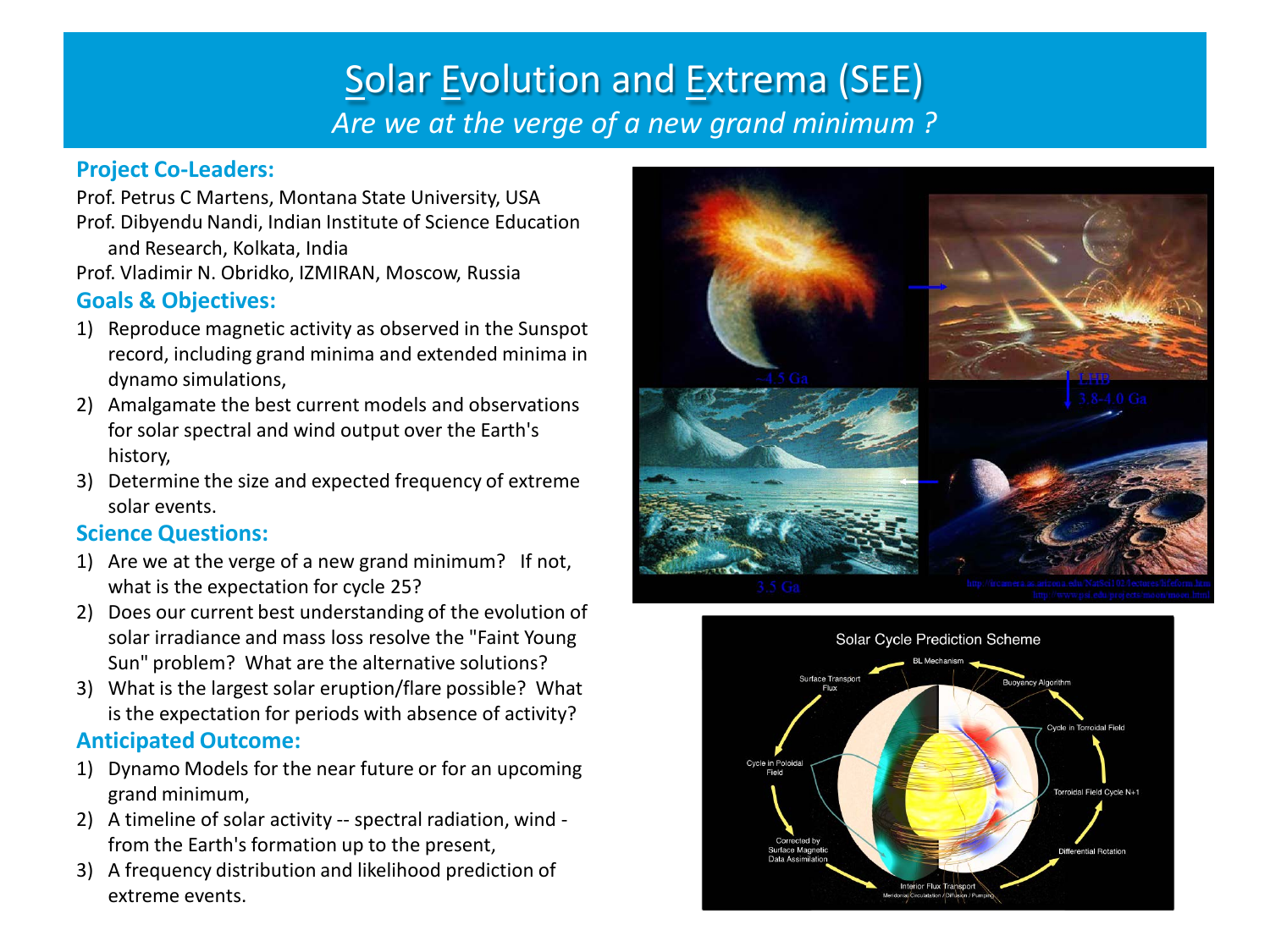## International Study of Earth-affecting Solar Transients/MiniMax24 (ISEST)

*Can we predict the impact of solar transients on space weather?* 

#### **Project Co-Leaders:**

Prof. Jie Zhang, George Mason University, USA Prof. Manuela Temmer, University of Graz, Austria Dr. Nat Gopalswamy, USA

**Goals & Objectives:** Understand the origin, propagation and evolution of solar transients through the space between the Sun and the Earth, and develop the prediction capability of space weather.

- 1) Carry out campaign study to integrate theory, simulations and observations in order to get a complete view and understand of the chain of cause-effect activities from the Sun to the Earth.
- 2) Use observations to Identify all Earth-affecting flares, CMEs, SEPs and CIRs during the STEREO era and their solar sources.
- 3) Use theoretical studies and numerical simulations to understand the structure, evolution and dynamics of CMEs and the global context of transient events.
- 4) Carry out campaign study to integrate theory, simulations and observations in order to get a complete view of the chain of cause-effect activities from the Sun to the Earth.

**Science Questions:** How do coronal mass ejections (CMEs) and corotating interaction regions (CIRs) propagate and evolve, drive shocks and accelerate energetic particles in the heliosphere?



**Data/theory/modeling**: Establish a database of Earthaffecting solar transient events including CMEs, CIRs, flares, and energetic particle events based on remote sensing and in-situ observations from an array of spacecraft, run observation campaigns such as MiniMax24, develop empirical, theoretical, and numerical models of CME propagation and prediction, validate models using observations.

**Anticipated outcome:** A comprehensive database of Earthaffecting solar transients will be created, and space weather prediction capability will be significantly improved. A significant improvement of space weather prediction to forecast the arrival time and expected intensity of solar transients.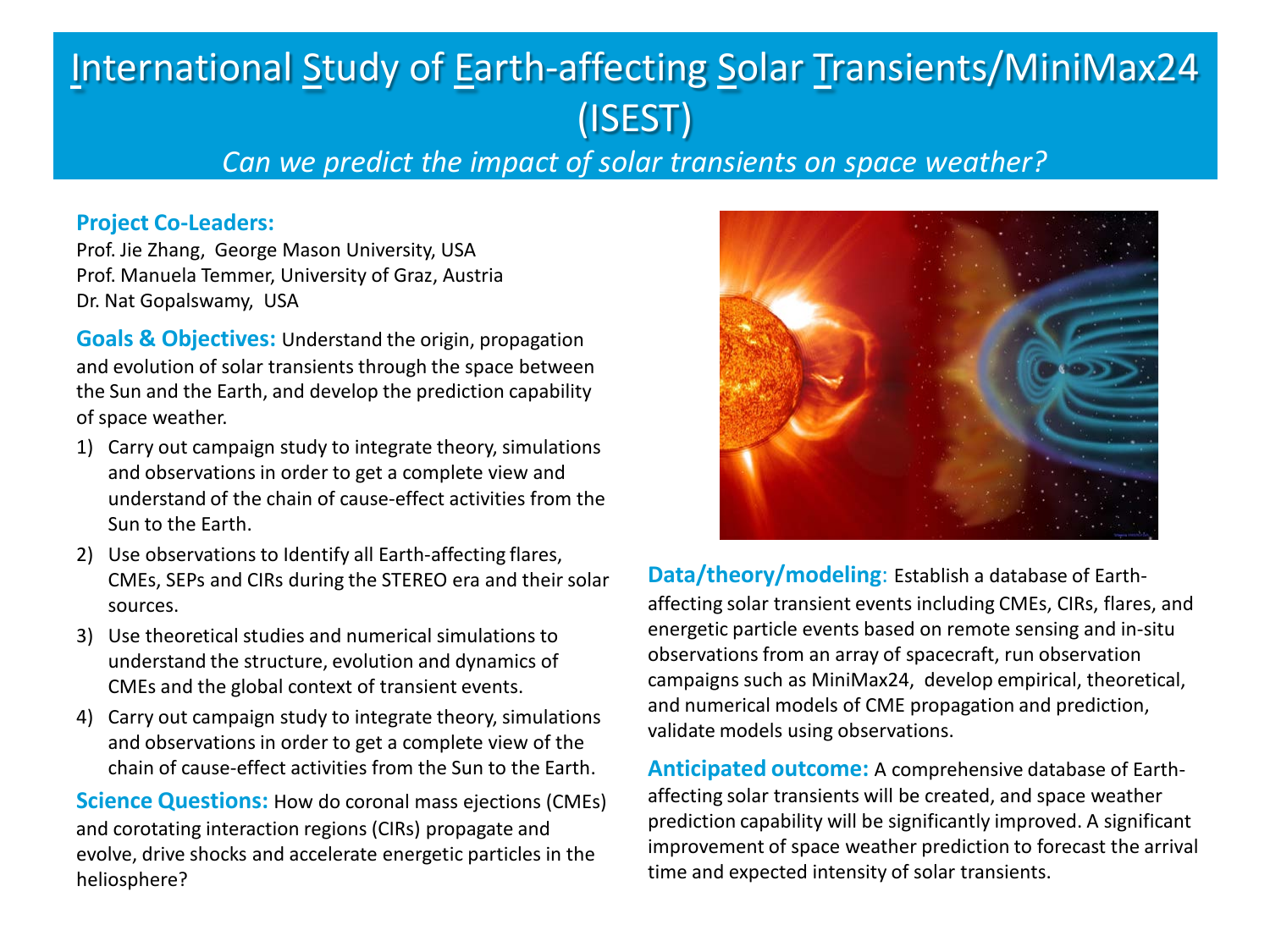## Specification and Prediction of the Coupled Inner-Magnetospheric Environment (SPeCIMEN)

*What is the physics behind radiation belt electron flux dynamics to enable the development of predictive models?* 

#### **Project Co-Leaders:**

Dr. Jacob Bortnik, University of California, Los Angeles USA Prof. Craig J. Rodger, University of Otago, New Zealand **Goals & Objectives**: The quantitative prediction and specification of the Earth's inner magnetospheric environment based on Sun/solar wind driving inputs.



*The SPeCIMEN project is particularly timely given the recent launch of NASA's Van Allen Probes, the most recent mission to investigate the physical processes that control the dynamical behaviour of the Earth's radiation belts, eponymously named after its discovered, Prof. James Van Allen. During the 5-year VarSITI programme multiple additional satellites are expected to be launched, providing a constellation of spacecraft focused on the inner magnetosphere.* 

### **Science Questions:**

Can the state of the Earth's inner magnetosphere be specified and predicted to high accuracy, based on inputs from the Sun and solar wind?



*A schematic of the inner magnetosphere, showing the high velocity solar wind impinging upon the Earth's magnetic field (yellow, left), compressing it, and flowing around the boundary forming the magnetopause. Closer to the Earth are pictured regions of high energy electrons in two distinct zones of radiation (inner belt, outer belt, and slot region separating them), the cool, high-density plasma region known as the plasmasphere, and a region dominated by an electromagnetic wave known as chorus. The formation of the radiation belts is an active area of research which is intimately coupled with the dynamics of the solar wind, plasmasphere, and chorus region.*

**Anticipated Outcome:** A series of coupled, related models that quantitatively predict the dynamical evolution of the inner magnetospheric state (radiation belts, ring current, cold plasma distribution, plasmasheet, convection electric field, and so on).